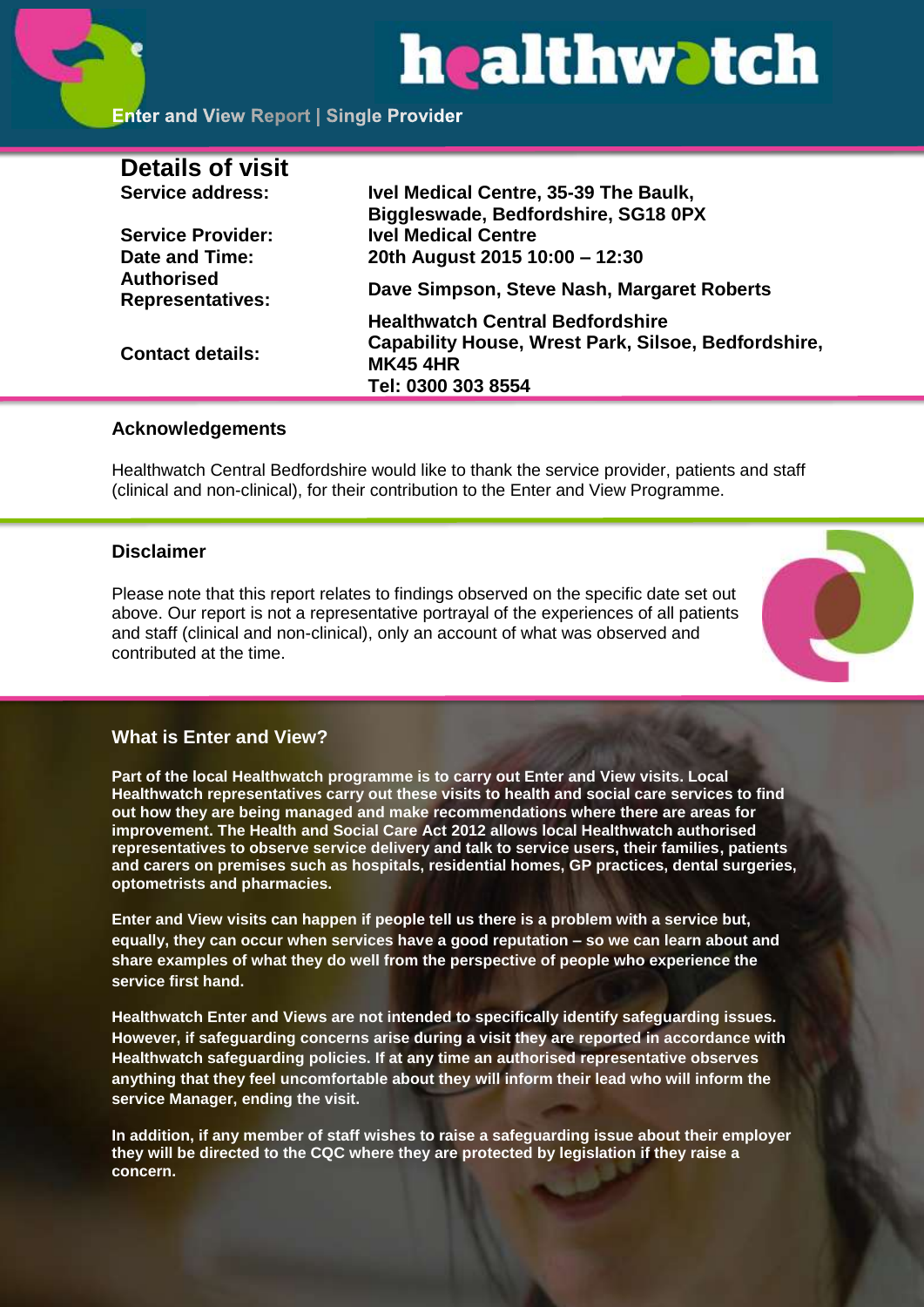# **Purpose of the visit**

- $\triangleright$  To engage with patients of GP Practices and understand how dignity is being respected;
- $\triangleright$  Identify examples of good working practice;
- $\triangleright$  Observe patients engaging with staff (clinical and non-clinical), and their surroundings.

# **Strategic drivers**

- Care Quality Commission dignity and wellbeing strategy.
- GP Surgeries are a Local Healthwatch priority.

# **Methodology**

This was an announced Enter and View Visit carried out at The Ivel Medical Centre. A letter and posters announcing Healthwatch Central Bedfordshire's visit were previously sent to the practice. A questionnaire was also sent to the Practice Manager to complete prior to the visit.

Healthwatch Central Bedfordshire (HWCB) delivered copies of a questionnaire for patients to fill in, together with a 'response box', to post their completed questionnaires prior to HWCB's visit. The purpose was to minimise disruption and inconvenience to patients during the visit.

The Practice Manager had arranged 'booked slots' for HWCB representatives to talk to several GPs and members of their administration and clinical staff. This was in addition to speaking to several members of the PPG who were in attendance as patients. Representatives also undertook a tour of the premises to observe accessibility, including disabled access, the availability of patient information and condition of the building.



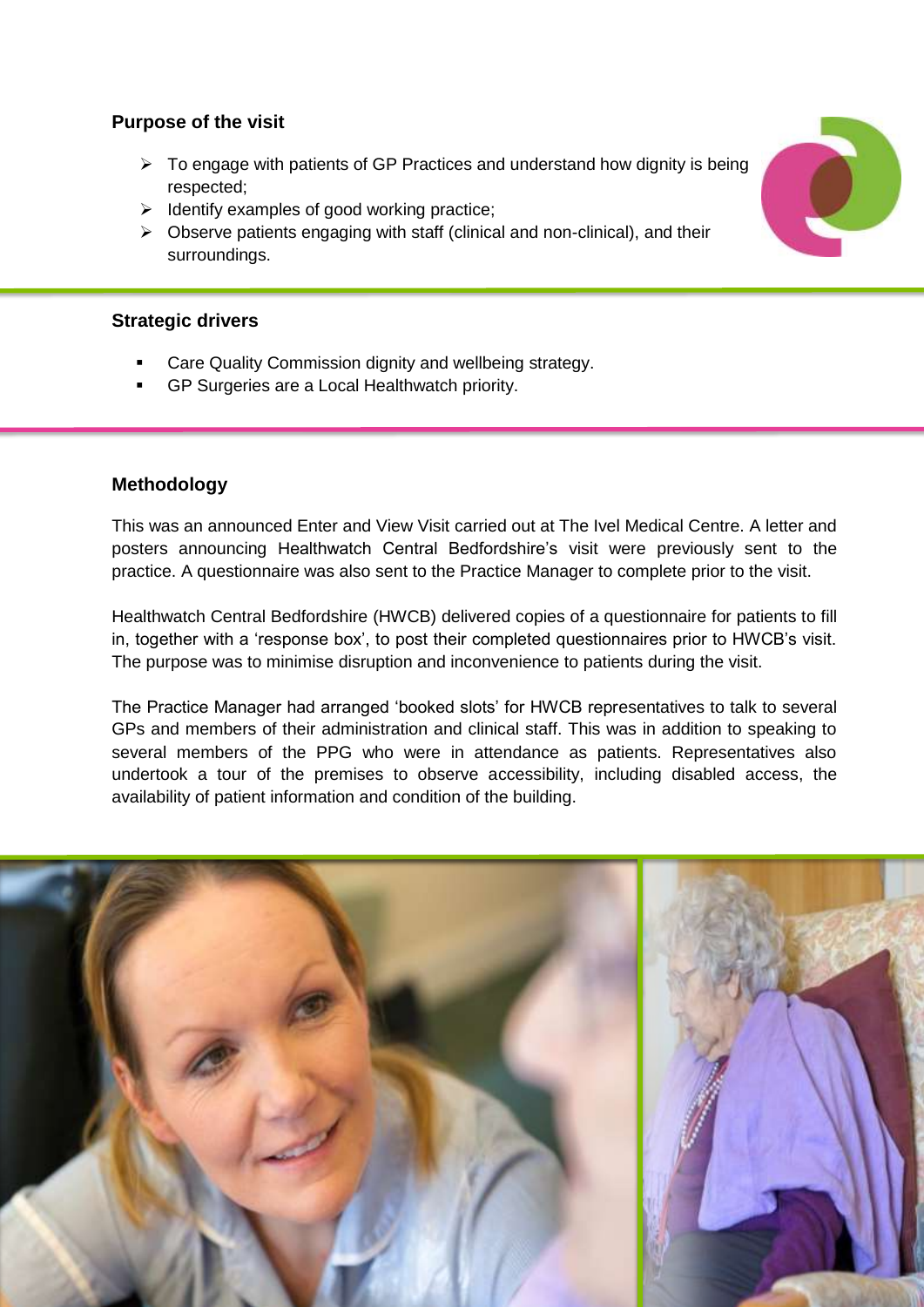# **Summary of findings**

The Ivel Medical Centre currently operates from premises which were originally three Victorian terraced houses which had been converted into one building. The building therefore has an interior which may be described as a 'rabbit warren' with offices and consulting rooms scattered throughout the building and accessed by several different flights of stairs and corridors.

It is reasonable to suggest that the premises are no longer suitable as a 21st century Medical Practice, particularly considering the age ranges of the majority of patients which is largely 'senior'. (This is evidenced throughout this report but should not be taken as criticism of the staff, both clinical and administrative.)

HWCB is pleased and reassured to know that the practice will be relocating in the near future to modern premises at The Acorn Centre on Chestnut Avenue.

Healthwatch Central Bedfordshire's representatives were made very welcome by the Practice Manager and all of her staff, who responded to and assisted the team as much as possible.

#### **Staff**

The Practice has the following members of staff:

- **Eight GPs, four male and four female**
- Five GPs are partners, three are salaried, plus one or two locums on an 'ad hoc' basis;
- **Three Practice Nurses including one nurse prescriber and one Minor Illness Nurse;**
- One Practice Matron:
- **Two Healthcare Assistants**
- **Ten reception staff, two of whom are Phlebotomists and one who assists in the** dispensary;
- Ten other staff;<br>Community Mic
- Community Midwife (based at Biggleswade Health Centre);
- District Nurses (based at Biggleswade Health Centre);
- Health visitors (based at Biggleswade Health Centre);
- **Physiotherapists (based at Biggleswade Health Centre).**

#### **Specialist Services provided**

- $\blacksquare$  Phlebotomy In-house and domestic:
- $\blacksquare$  INR Star In-house and domestic:
- Clinics: Diabetes; Asthma; COPD; Travel Immunisation; ;
- Other services hosted: Counselling; Dieticians; CALS; Hearing Aids; Mental Health;
- **Nurse Treatment sessions;**
- Housebound patient Care & Support;
- **Minor Operation sessions;**
- Gynae sessions;
- **Shared Care Substance Misuse sessions;**

#### **Surgery Hours**

| Monday          | $08:00 - 18:30$ |
|-----------------|-----------------|
| Tuesday         | $08:00 - 18:30$ |
| Wednesday       | $08:00 - 18:30$ |
| Thursday        | $08:00 - 18:30$ |
| Friday          | $07:15 - 18:30$ |
| Saturday/Sunday | Closed          |

Additional extended hours 1 - 2 mornings per week, 07:00 – 08:00 and 1 - 2 Saturday mornings per month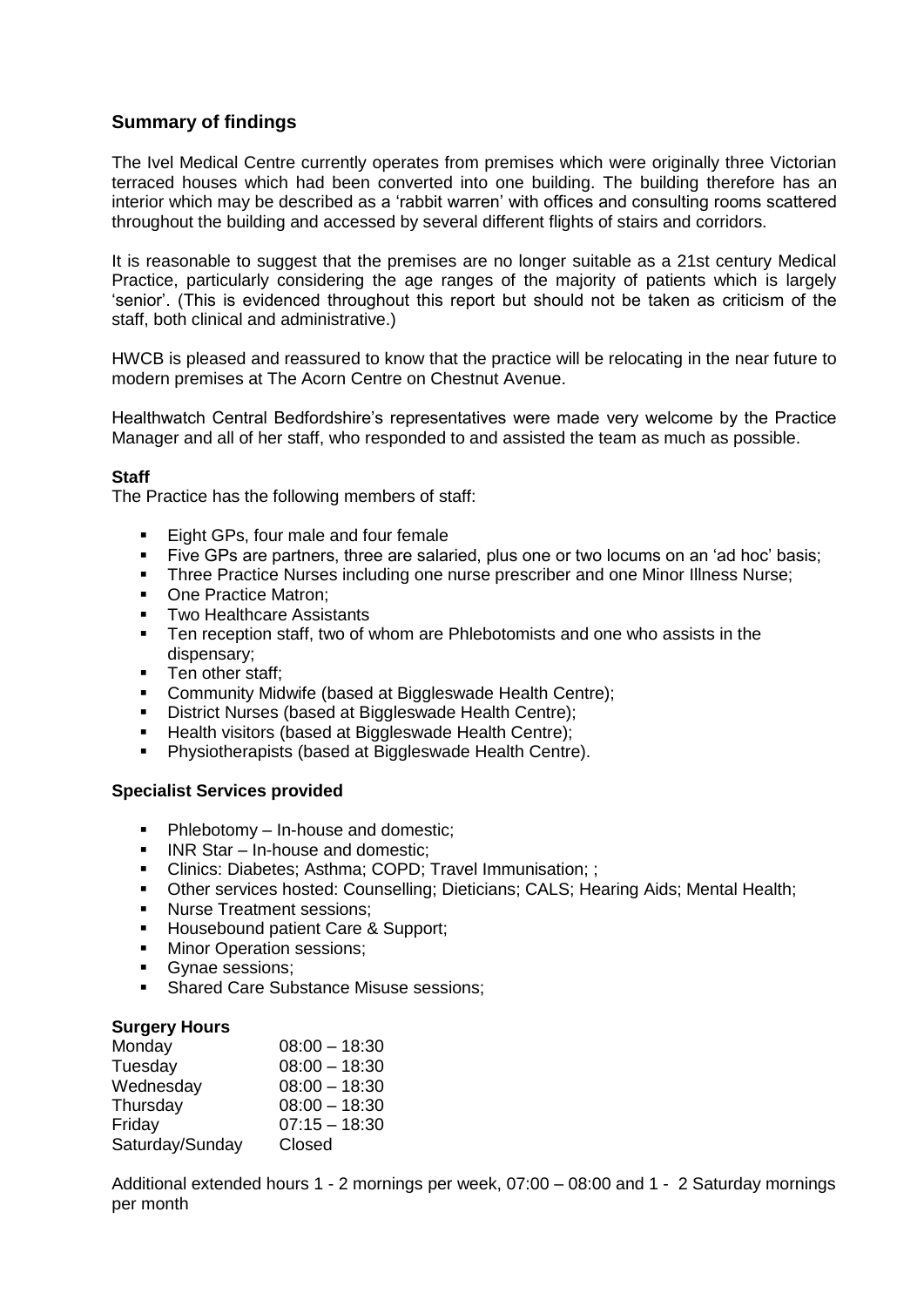# **Results of visit**



# **Environment**

The premises in which the Practice currently operates is owned by the Partners of the Practice. The premises are no longer 'fit for purpose' which is acknowledged by all concerned and as such HWCB considers that it would not be appropriate to list all the defects in this report; suffice it to say that all members of the team at the Ivel Medical Centre work tirelessly to ensure the maximum patient safety within the current limitations.

The premises throughout are reasonably light and airy, with a good ambient temperature. A large reception/waiting area contains a reception desk and a 'SystmOne' terminal which patients may use to record their arrival. Patients are notified when they are ready to be seen for their appointment, by the relevant GP or nurse, coming into the waiting area to call for them.

Other observations included:

- Clear signs to rooms, opening hours and toilets;
- A good range of literature available to patients:
- **PPG Information displayed;**
- Ground floor toilet is 'Disabled Friendly';
- **Hand sanitisers available on the reception desk and in all other rooms;**
- Complaints information was displayed;
- **NHS Friends & Family Test response box present.**
- Friendly and approachable reception staff;
- Electronic booking system at suitable height for patients with clear instructions;
- Names and photographs of GP's were clearly displayed;
- **Breastfeeding and baby changing facilities available on request:**
- Water and tissues available on request from the receptionist;
- A Hearing Loop is available for use on request;
- **HWCB** posters were displayed in the waiting room.

#### **Car Parking**

There is no dedicated car park for the surgery which is sited on a main road with very limited on-street parking. The pavement is also very narrow as is the gateway into the front doorway, meaning there is nowhere for mobility scooters to park without causing an obstruction.

#### **Patient Information**

The surgery has a good and varied selection of leaflets available for patients displayed in racks in the waiting areas and on a Community Noticeboard. The Practice website also contains general patient information.

#### **Registration at the Practice**

HWCB representatives were advised by the Practice Manager that patients can register at the surgery by personally visiting the Practice or they can download the relevant forms from the website and bring them to the practice. Each patient is offered a 'New Patient Health check'. As part of this process the Practice will record their family history etc.

The Practice operates a policy whereby people can make an appointment prior to registration and also operates a temporary residents policy.

A Practice leaflet is made available to patients on registration and a more comprehensive booklet is available in the waiting rooms.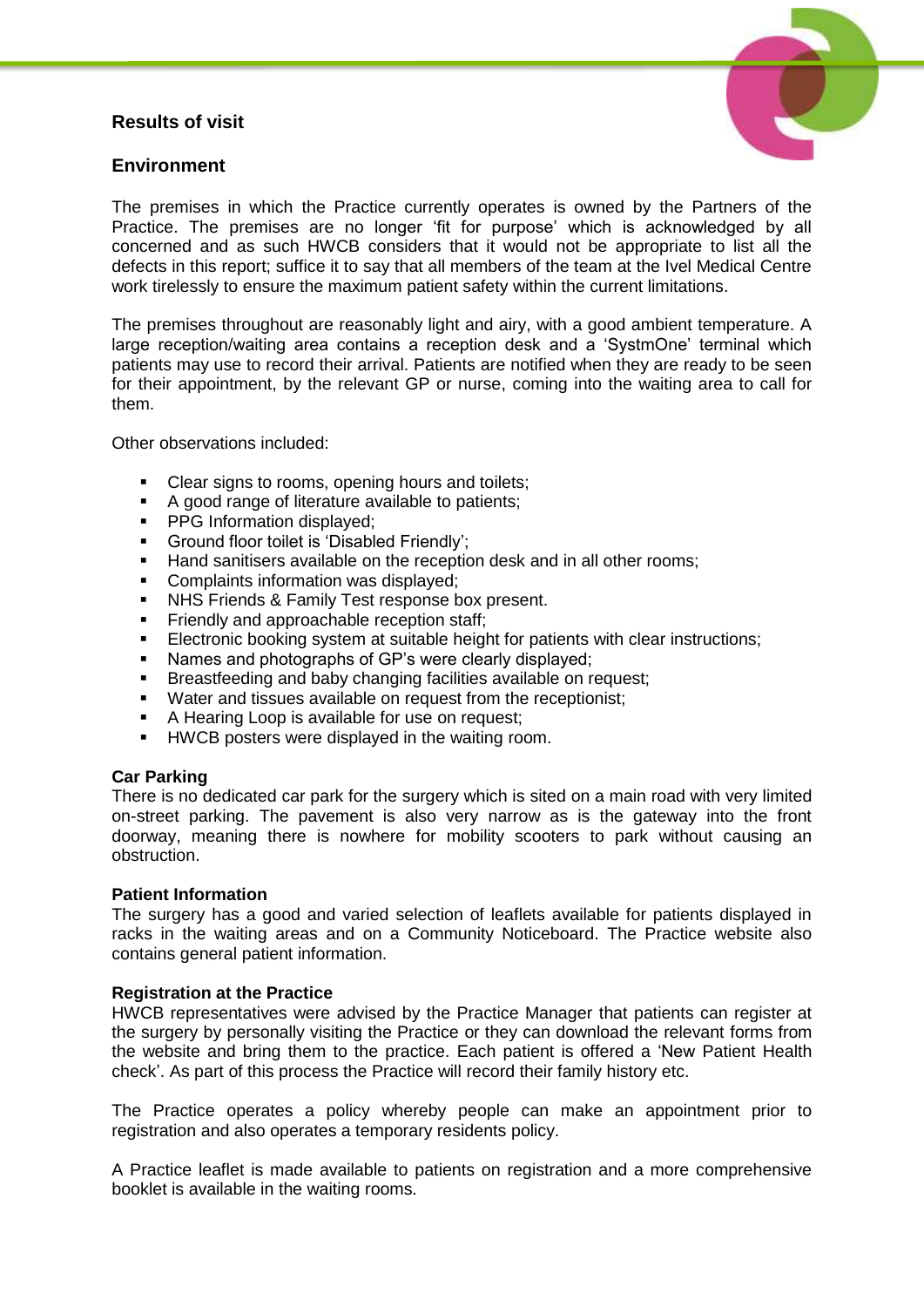#### **Patient Participation Group (PPG)**

The Practice operates a PPG which meets every two months and also has a virtual PPG where communications are via email. There are 15 regular members of the PPG and a total of 61 including the virtual members. The Practice Manager confirmed that the group provides very useful feedback; the average age range is 65 – 75. HWCB representatives were advised that the group is very active and helps with flu clinics and with patient surveys. They have also been involved in discussions with the Practice regarding the forthcoming move to new premises.

The PPG is advertised on the surgery website and in the waiting room. Staff indicated that it is difficult to recruit active members to the PPG and more young people are needed.

#### **Patient Consultation**

The Practice gains feedback from patients from the following main sources:

- **PPG meetings and surveys.**
- **Patient comments/suggestions directly to the practice in the Suggestions Box.**
- Results of the Friends and Family Test.
- **NHS Choices website.**

#### Some comments from PPG members included:

*'There needs to be more coordination of discharge of elderly patients from hospital; the hospital needs to improve discharge planning and involve the practice more',*

*'The practice nurses are charming, efficient and effective'* 

*'More clinics should be held locally e.g.in Biggleswade hospital rather than having to travel to Bedford or the Lister'.*

#### **Appointments System**

The Practice Manager confirmed that patients can book appointments in person, on the telephone or on line, Monday to Friday. Some early morning and late evening appointments are available on certain days as detailed above, and there is a 'walk-in surgery' between 8.30 am and 9.30 am each morning. Patients have to be at the surgery at 8.10 am and appointments are allocated on a 'first-come first-served basis'.

The Practice operates a text reminder service for appointments 24 hours prior to appointment time and this has contributed to the reduction in DNAs (Did Not Attend) to 2.3%.

HWCB representatives were advised that appointments times are allocated for 10 minutes.

#### **Out of Hours Care**

Out of hours care in Biggleswade is provided by M-Doc based at Biggleswade Hospital. A patient remarked that *'it is a good service, and you sometimes see a local doctor*.' The Practice relay information about this service to patients via the practice leaflet, on their website and in their Newsletter.

#### **Medication & Prescriptions**

The Dispensary based in the Practice is open to patients as follows:

08:30 - 12:15 and 14:30 - 18:00 Monday to Friday

Dispensing medications depends on individual circumstances and is only open to patients who do not live in a built-up area or within one mile of a pharmacy. This in effect means that only those patients living in villages (except Beeston and some areas of Langford) may use the dispensary.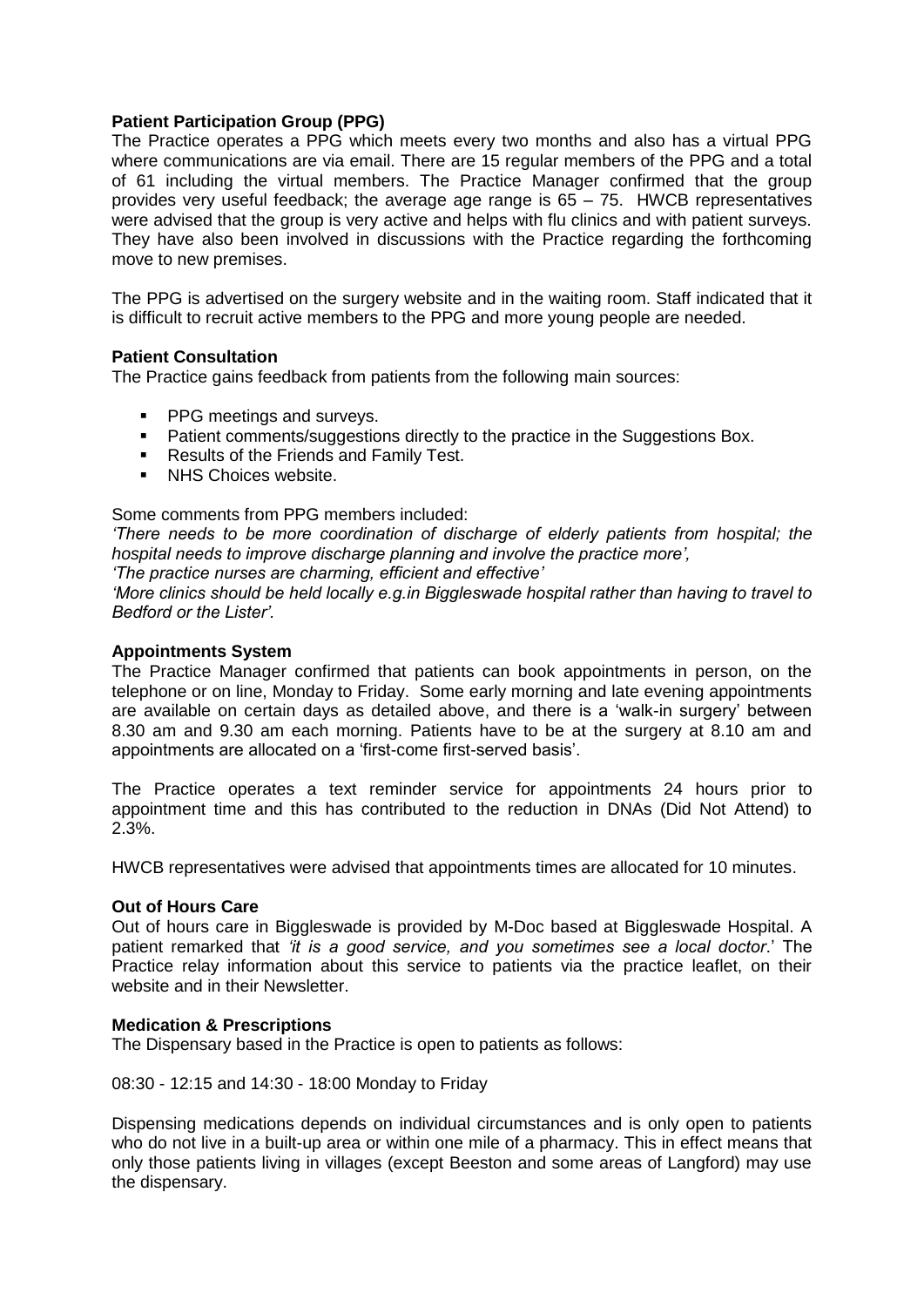Patients can order repeat prescriptions on line or in person. Repeat prescriptions are available in 48 hours.

#### **Patient Questionnaire Results**

The Practice currently has 10,715 patients registered. A total of 24 survey questionnaires were completed during the preceding two weeks.

Results of the questionnaires completed at the Practice were as follows:

- 1. 50% of patients recalled receiving a practice leaflet when registering at the surgery, 8% said they didn't and the remaining 42% couldn't remember;
- 2. 71% of patients said they found it easy to register at the Practice, the remainder couldn't remember;
- 3. 62% of patients who completed the questionnaire confirmed they were aware the Practice has a PPG and 38% answered that they did not know if the Practice had a PPG;
- 4. Only two of the patients who completed the questionnaire were members of the PPG;
- 5. 41% of patients who responded to the survey booked their appointments by telephone, 28% booked in person and 31% booked online;
- 6. 75% of patients were aware that late appointments were available for booking;
- 7. 88% of patients who completed the questionnaire felt they could access an appointment when they needed one however, one patient felt they could not get the appointment they needed, and 8% gave other qualifying responses;
- 8. 46% of the patients who completed the questionnaire confirmed they received a text reminder about their appointment, 29% said no, with 25% indicating they did not have a mobile phone;
- 9. 92% of patients spoken to and who completed the questionnaire confirmed they were given a choice of health professional when booking the appointment;
- 10. Responses to the question '*What choice of Health Professional are you given?*' were, 45% GP; 36% Minor Illness Nurse; 14% Other Health Professional, and 5% did not answer;
- 11. 88% of patients who completed the questionnaire were aware of the Practice opening times;
- 12. A range of responses was given to the question regarding what to do if 'out of hours' care is needed; the most popular response was to ring the surgery out of hours number and almost as many said they would ring 111;
- 13. 75% of patients answered positively to the question whether they feel they have enough time with the GP to discuss their issues, two respondents said no, and four were unsure;
- 14. 96% of patients felt that the GP listened to their concerns and considered their opinion;
- 15. 100% of patients found the staff at the Practice helpful and understanding;
- 16. 84% of patients would recommend the Practice to other people; a very small percentage said they would not and 10% were 'unsure'
- 17. 67% of patients who responded were aware the Practice has a complaints policy and knew how to complain; 33% did not know.

#### **Interaction between Patients and Staff**

HWCB Representatives observed members of staff both clinical and administrative speaking to patients and all such interactions were conducted in a professional and friendly manner.

### **Clinical and non-clinical staff**

All members of staff seen and spoken to during the visit were friendly and helpful to the representatives and to the patients they were observed interacting with. This included both clinical and non-clinical staff. Staff spoken to during the visit explained that they liked working at the Practice and felt the service provided at the Practice was good.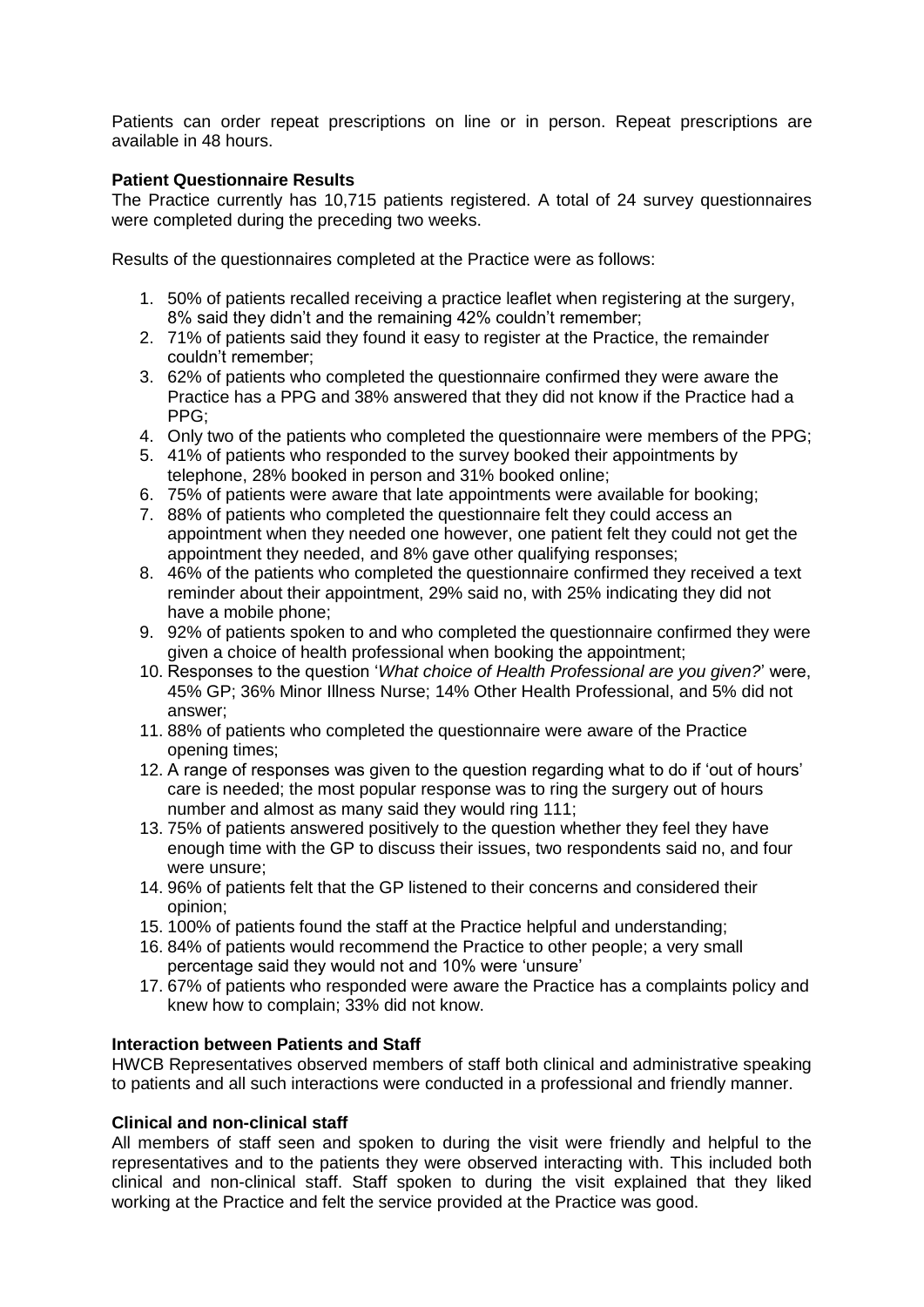The majority of staff, when asked how they felt about working at the practice, responded with; *'I love working here'*. The majority of staff also felt supported in their work and indicated there was 'adequate' numbers of staff available; comments included *'Administration staff yes, but we are 'a bit tight' on nurses',* and *'There are days when we struggle, but we're a good team, we help each other.'*

All staff confirmed they attend various training courses for their role, including e-learning, inhouse training and GP training. Comments included, *'I have been very well supported and allowed to develop new skills.'*

When asked if there were any changes they would like to make at the Practice, comments from staff ranged from*; 'A review of appointments systems'* and *'We really need a rehab hospital,*' and *'more time with my patients'*, to *'a role for internet based consultations'*. However, all agreed that *'the move into new premises will be a great step forward and really benefit the patients.'* 

The attitude of the whole practice was summarised by the Practice Manager, as follows: *'Our primary aim is to give good care to our patients, we don't turn anyone away. We are a family looking after an extended family – our patients.'*

#### **Concerns/Complaints Procedure**

HWCB representatives were advised that the Practice does have a leaflet relating to their complaints procedure that advises patients to speak to the Practice Manager or the Office Manager. Alternatively they can submit a complaint in writing. A form is not available for patients to complete unless the complaint is being made on behalf of someone else when consent is required. If a concern is raised by letter, in the majority of cases and in accordance with the Practice leaflet, the Practice Manager will contact the patient direct with an invitation to visit the Practice to discuss the issue with the Practice Manager and one of the Partners. The Practice Manager explained that they have found this to be the best way to resolve any issues through a face to face meeting.

Some staff appeared less well informed about the Practice's complaints procedure and most stated that they would try to resolve the matter informally at first. Others were uncertain about the procedure but would all seek advice and guidance from the Practice Manager.

#### **Additional Findings**

Healthwatch Central Bedfordshire's representatives were informed that in light of the difficulties many elderly patients may experience in accessing the surgery due to its structure, to address the problem, the Practice created the post of Practice Matron. The post holder is an RGN DN Cert Independent and Supplementary Prescriber.

The role was specifically developed to enable the Practice to reach elderly and housebound patients over 75 who are struggling to access the surgery. These patients will also have direct telephone access to the Practice Matron, who said, *'My role is a really valuable and worthwhile one, with District Nurses not always readily available, I take some of the pressure off the GPs, and I have the benefit of knowing all of my patients and they don't have a stranger calling to see them.'*

HWCB representatives were again informed by a member of staff that the Practice is under increasing financial pressures due to the changes made to GPES (General Practice Extraction Service) and CQRS (Calculating Quality Reporting Service) which leads to delayed payments of invoices.

The Practice Manager informed HWCB representatives that they had viewed HWCB's Mystery Shopper Report 'Investigating the Complaints Process' – General Practice' and noted that the Practice met two of the five measures. They had subsequently made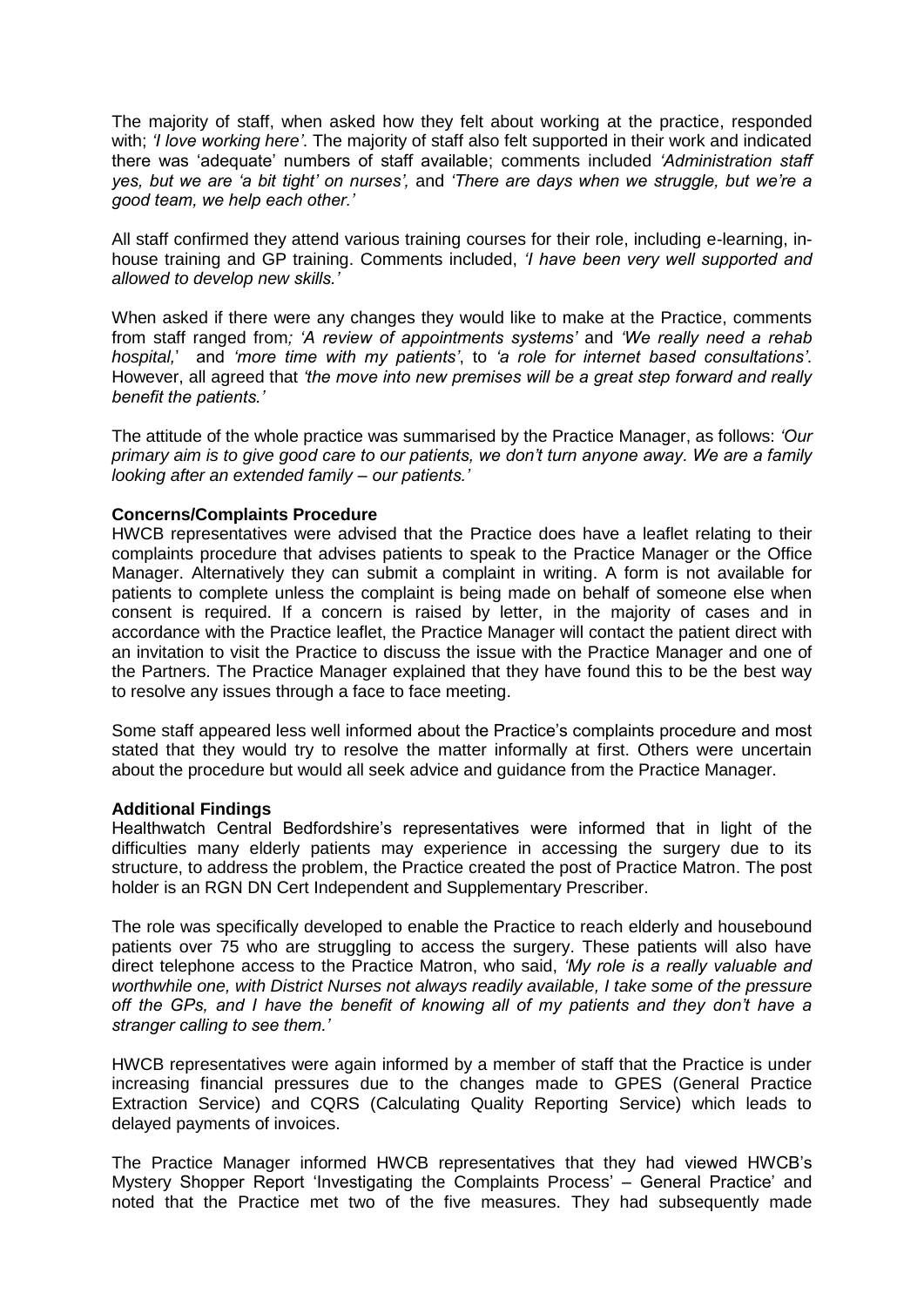improvements to their complaints process to ensure that the Practice now meets all five measures.

HWCB representatives were given a printed extract from the 'I Love Biggleswade' Facebook page from August 2015. Within the page, a patient new to the area had asked for recommendations on where to register for GP services. Of the 25 responses posted on the page, 19 highly recommended the Ivel Medical Centre.

#### **General comments received from patients included:**

*'Surgery staff are always very pleasant and helpful. Online booking system is excellent, online prescription repeat service very efficient. Medical staff are knowledgeable and approachable.'*

*'I have never had a problem getting an appointment. I find the staff are helpful and polite throughout the practice.'*

*'No system is perfect, but I feel the Ivel Medical Centre is very good. The staff respond to me well despite the fact that my neurological illness is generally poorly understood. My levels of physical and cognitive ability still fluctuate although I am still improving. This medical practice is much better at treating patients with ME/CFS than another although there are some* 

*competent professionals at the other place as well.' 'Excellent service at all times!'*

*'The surgery is excellent. Staff are understanding when dealing with long-term illness. Doctors always return calls when I have asked for telephone advice.'*

*'Excellent service. Friendly staff.'*

*'I always use the walk-in service at 8:00 am'*

*'All staff are helpful and understanding.'*

*'I have been a patient at this surgery for 35 years and all the staff and GPs have been helpful and considerate despite the cramped conditions. I consider myself to be lucky to be registered with this practice.'*

#### **Recommendations**

HWCB recommends that as soon as a date is confirmed for the relocation of the Practice to modern premises at The Acorn Centre on Chestnut Avenue, that the Practice give consideration to all forms of communication in relation to the move to ensure that all existing patients, potential new patients in the area and all key stakeholders are fully informed and aware of the relocation. HWCB would also be happy to post information on our website to advise patients of the Practice relocation. Please contact Steve Nash, HWCB's Communication Officer, by email to [steve.nash@healthwatch-centralbedfordshire.org.uk](mailto:steve.nash@healthwatch-centralbedfordshire.org.uk)

Finally, Healthwatch Central Bedfordshire recommends that this report is shared with the patients and staff (clinical and non-clinical) of the Practice and to advise that if they should wish to contribute any additional comments about the report, to contact Healthwatch Central Bedfordshire direct.